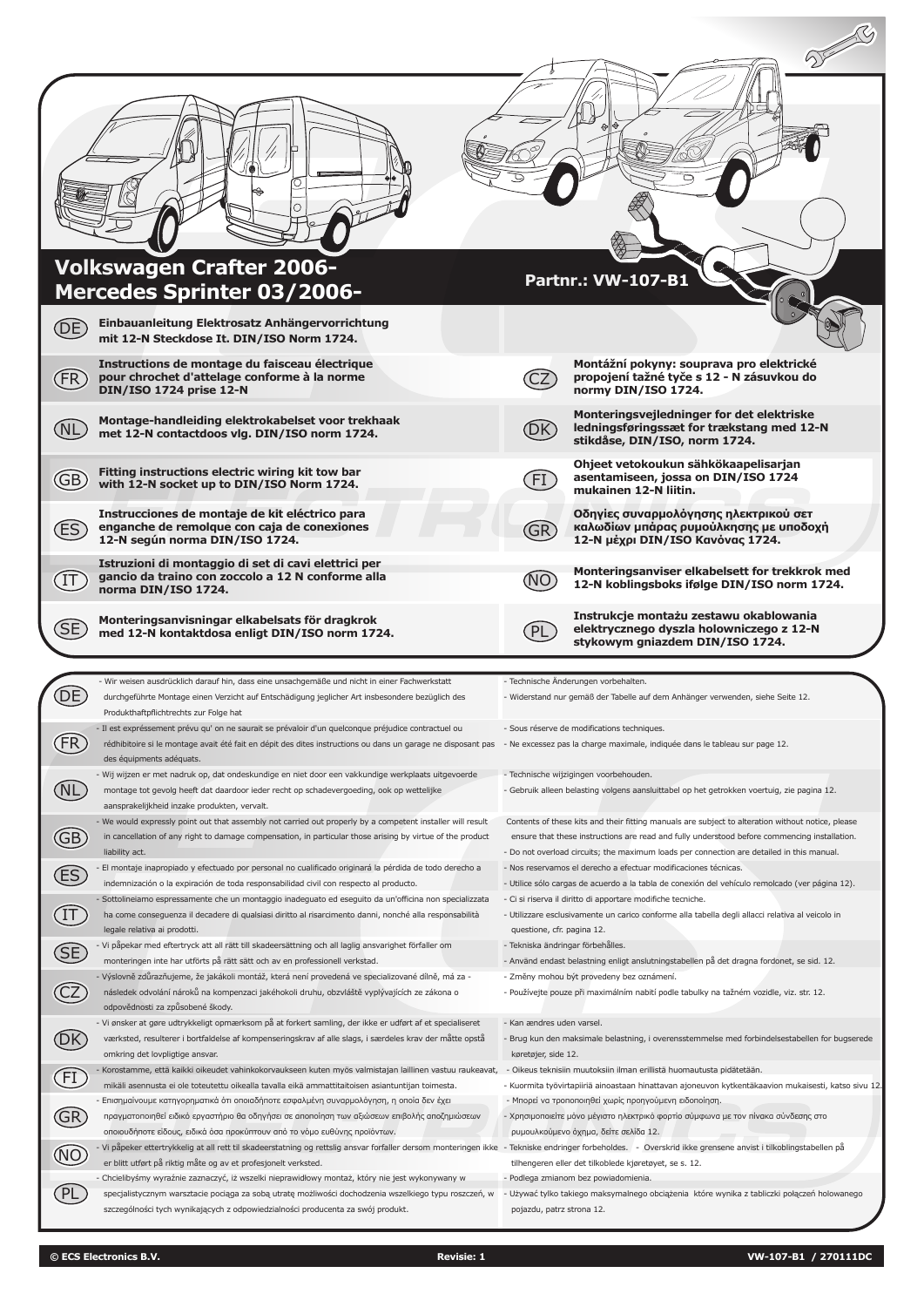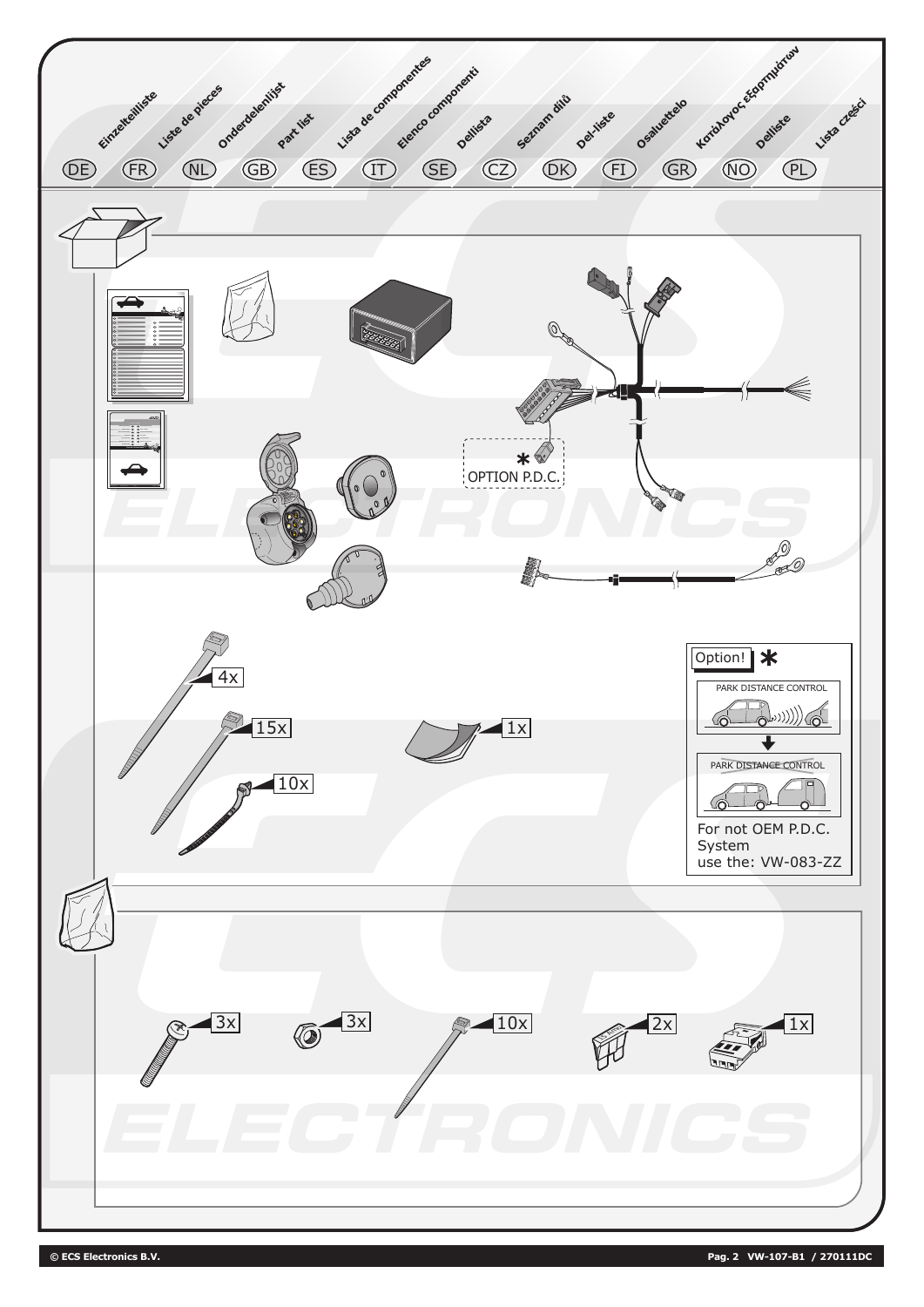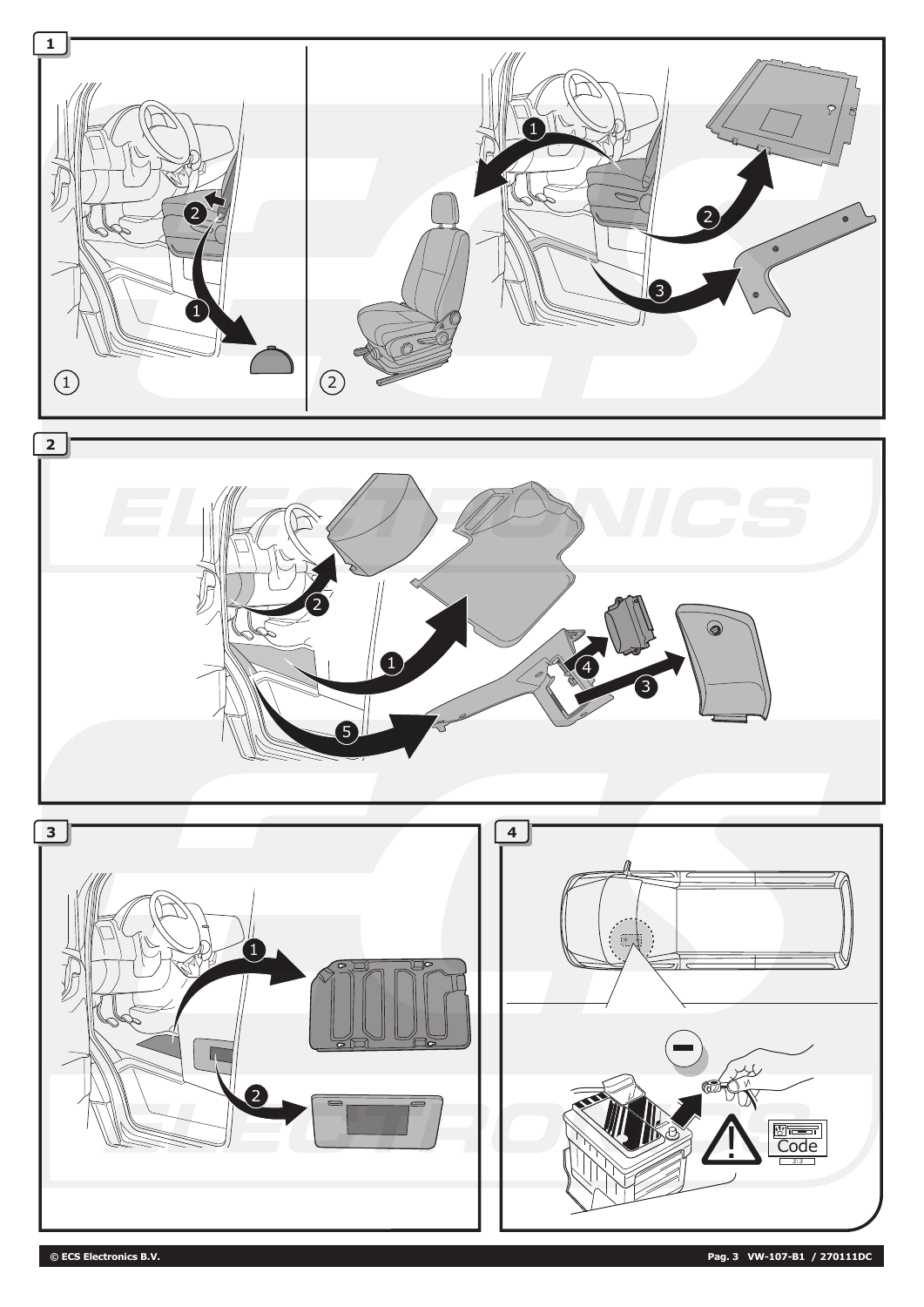

**© ECS Electronics B.V. Pag. 4 VW-107-B1 / 270111DC**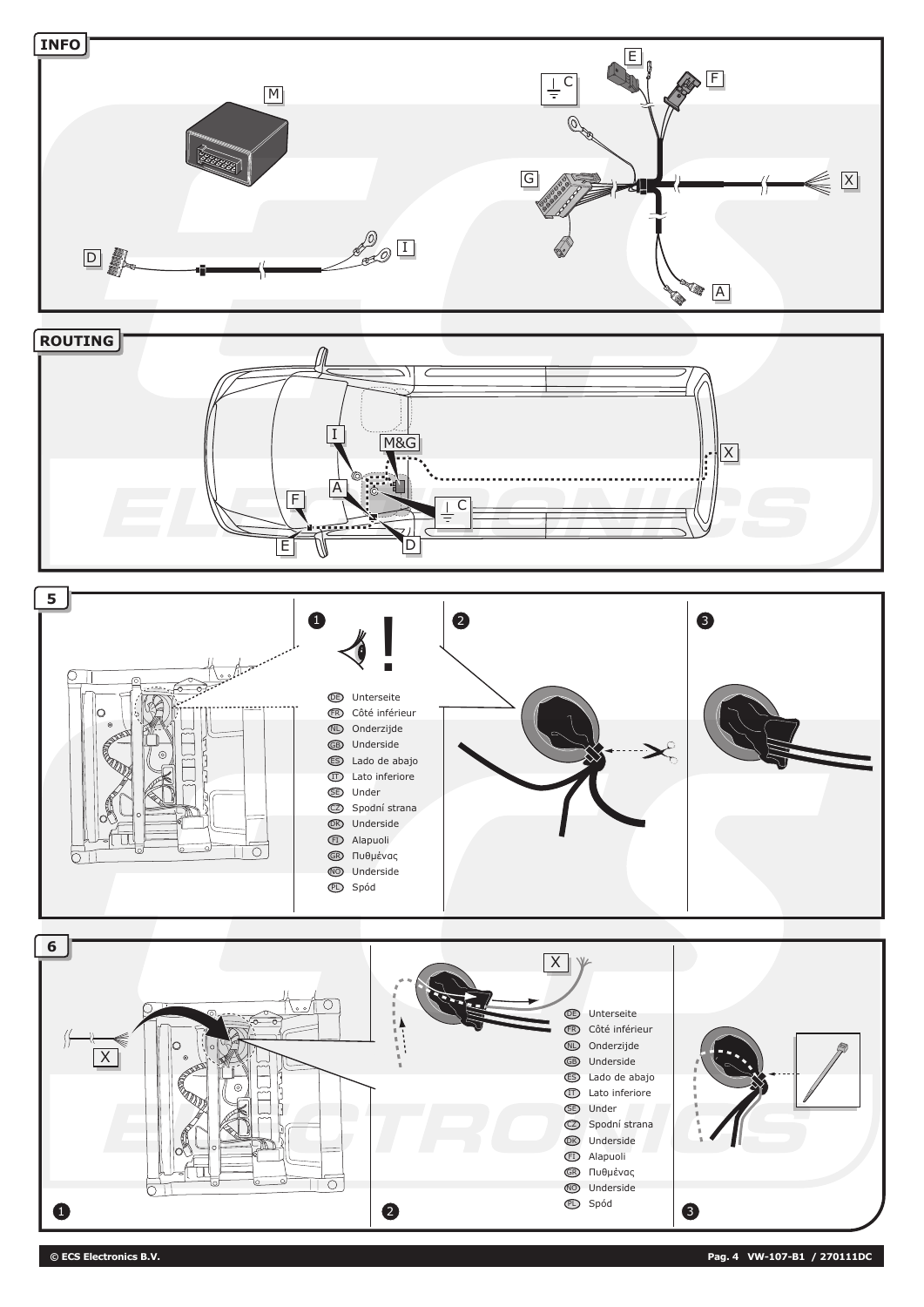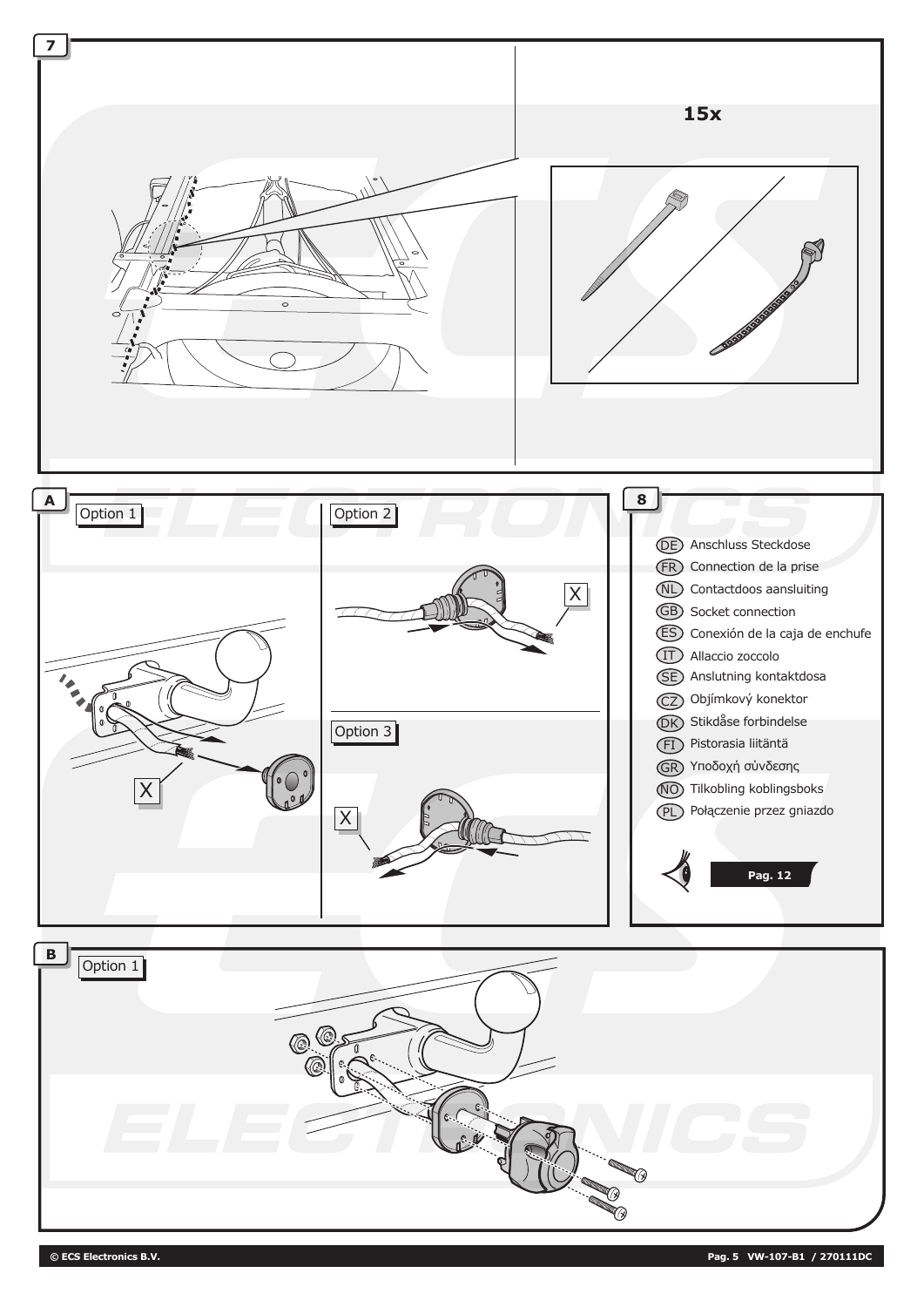







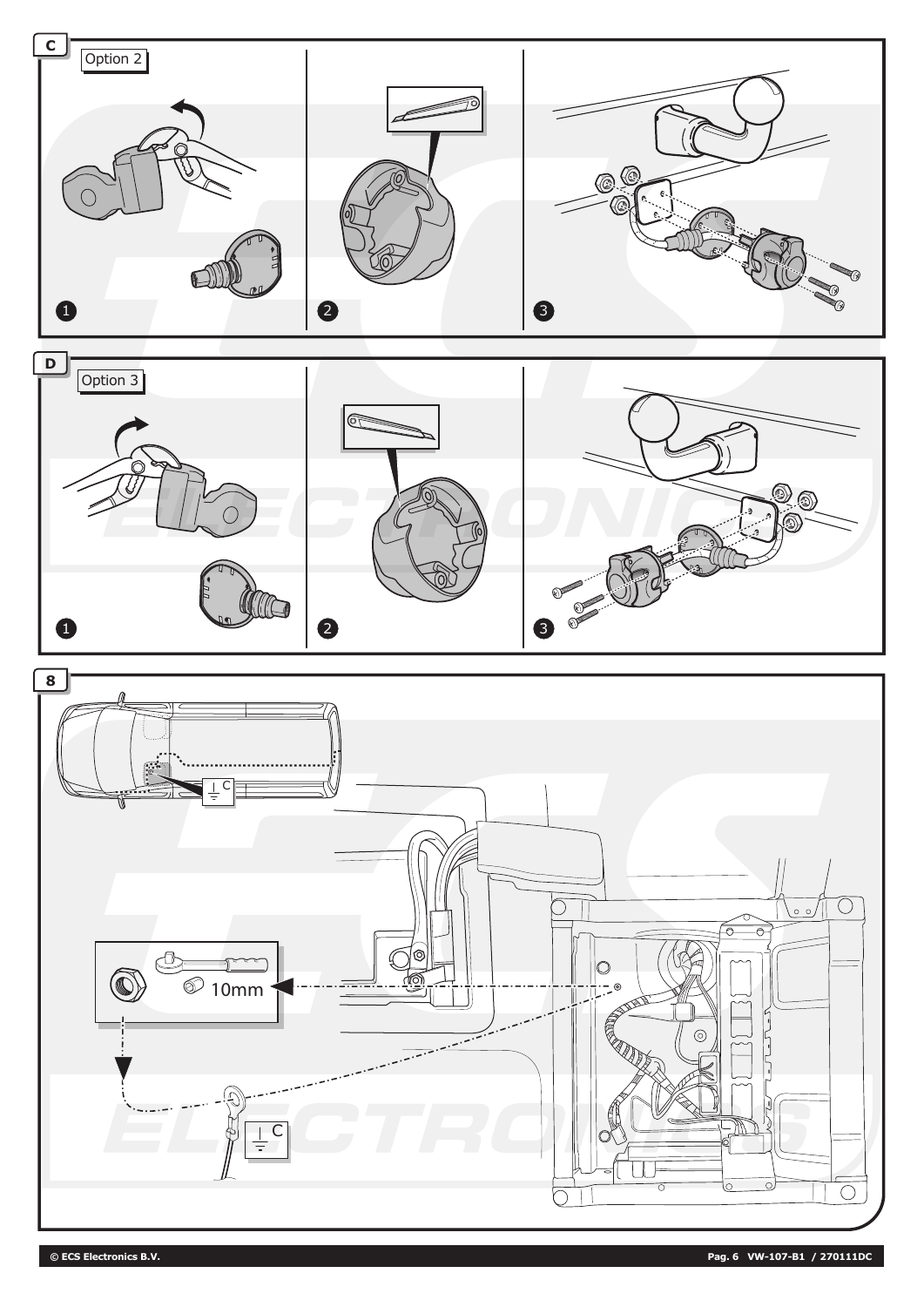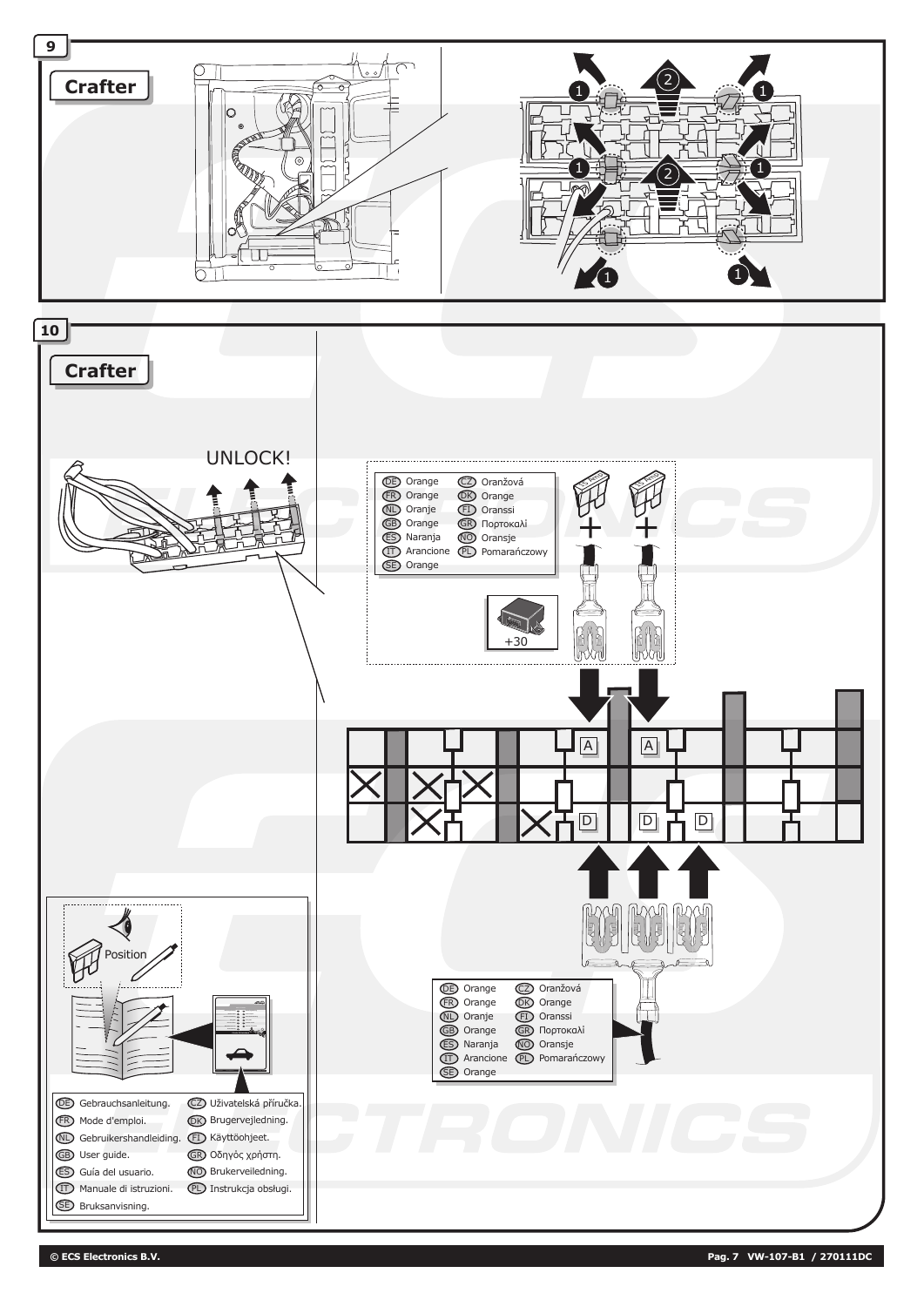

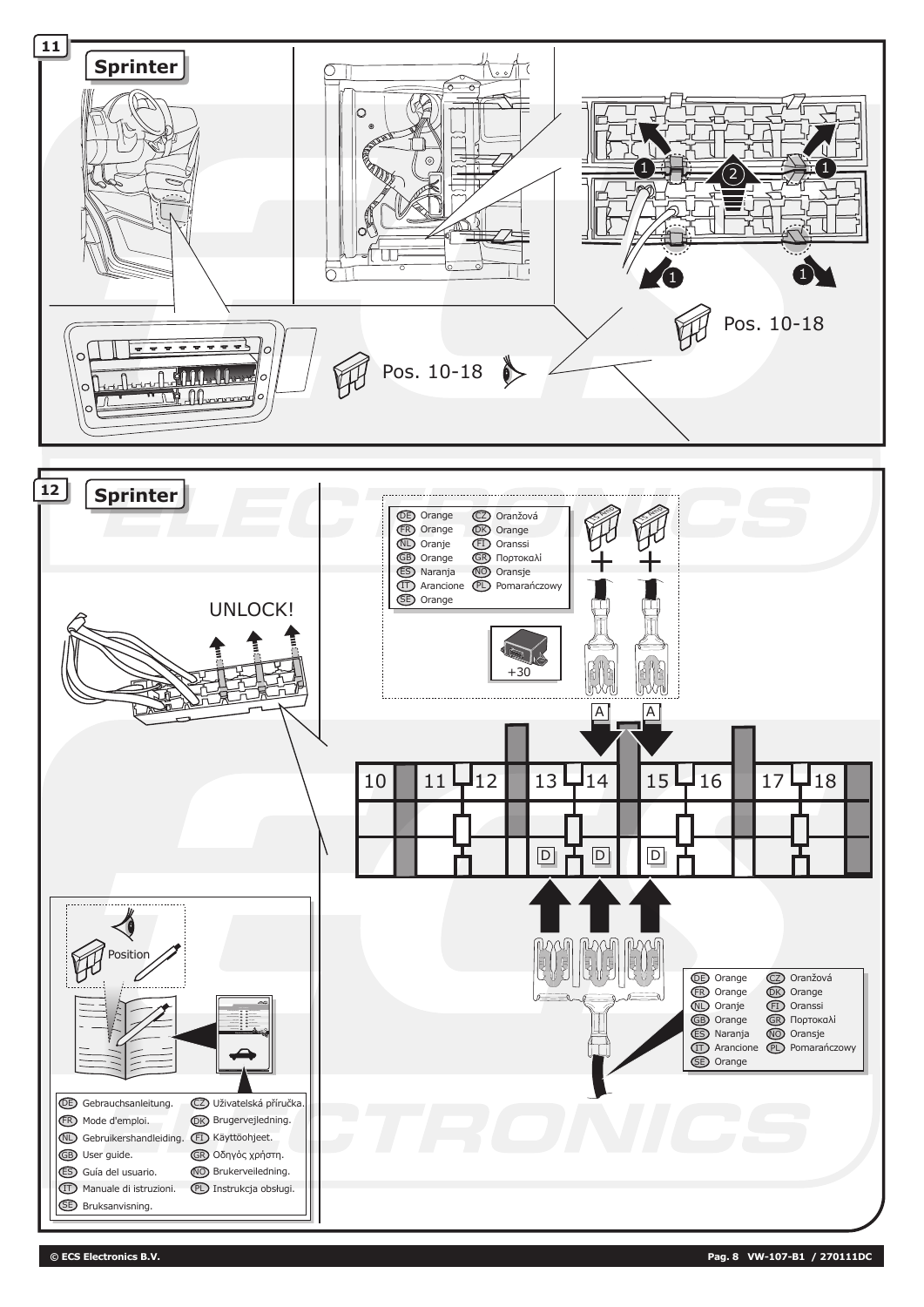

**© ECS Electronics B.V. Pag. 9 VW-107-B1 / 270111DC**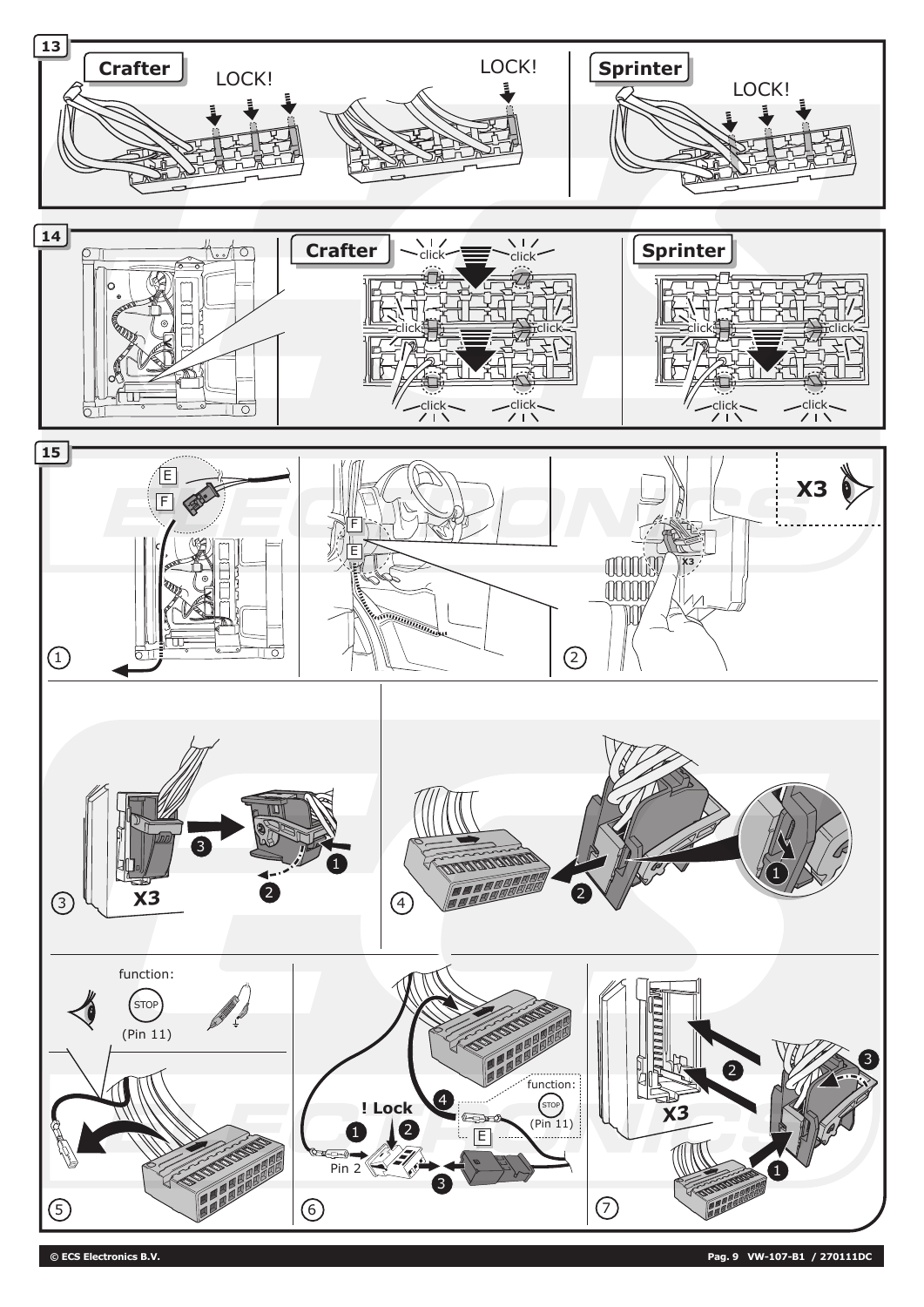

**© ECS Electronics B.V. Pag. 10 VW-107-B1 / 270111DC**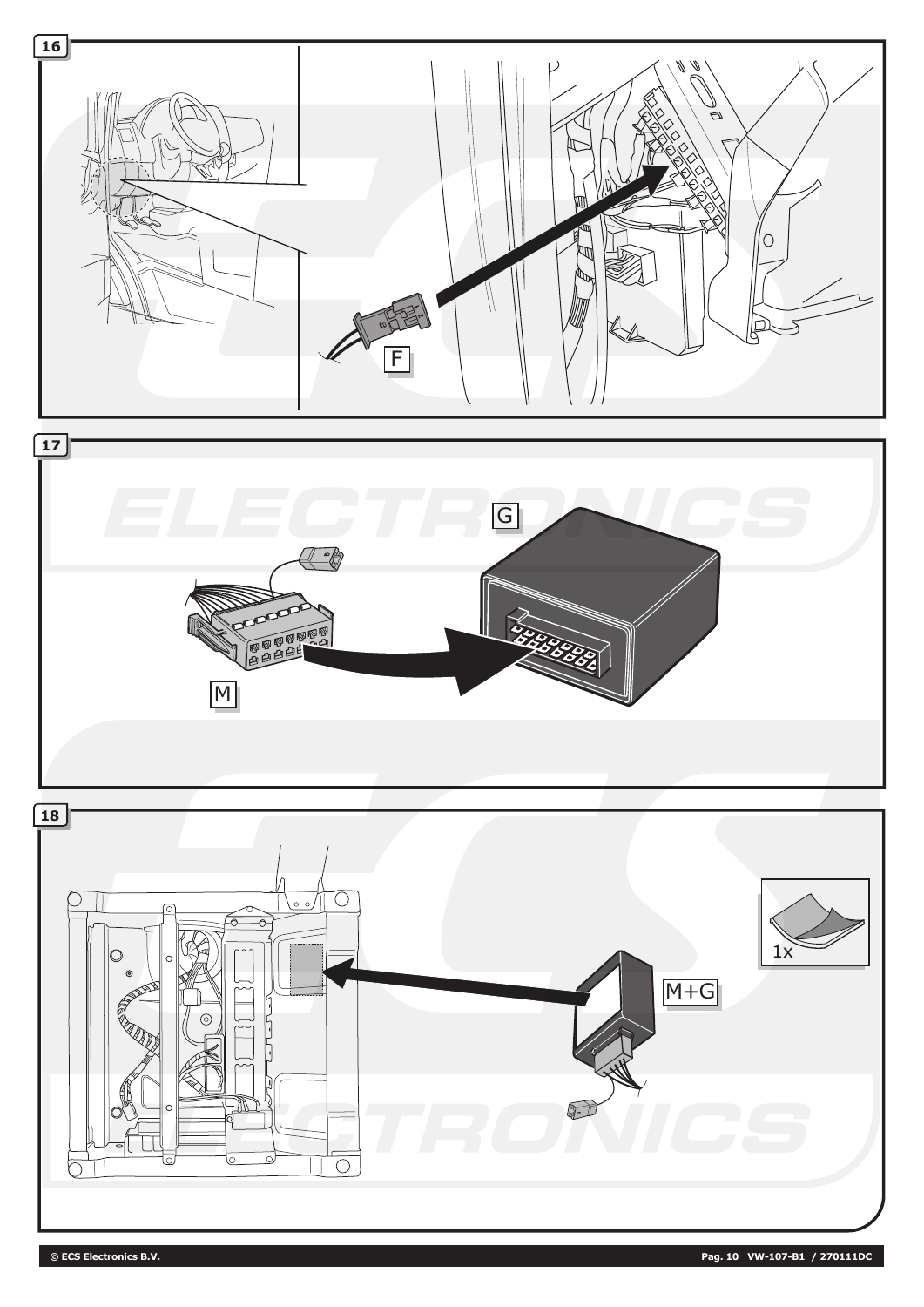